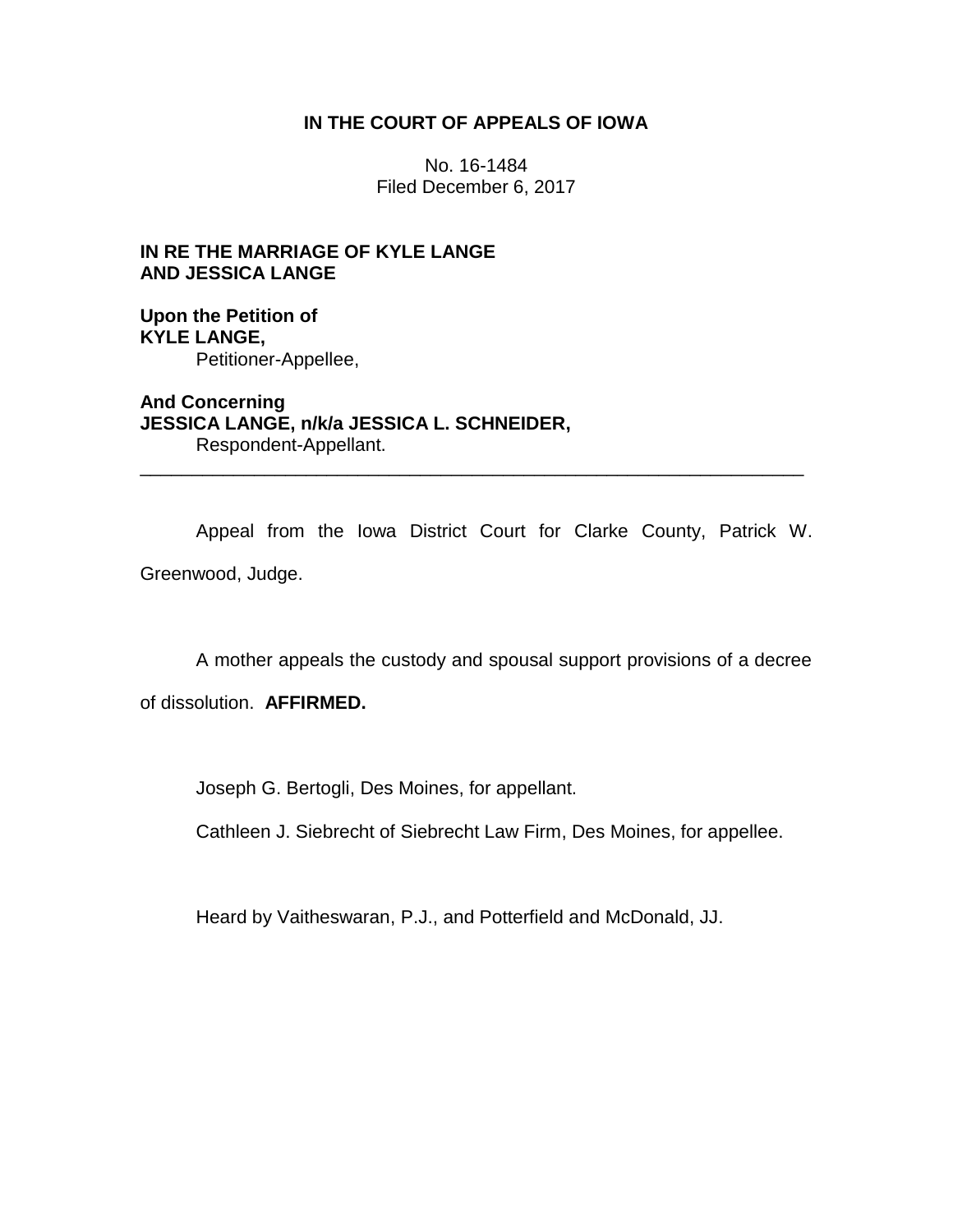### **MCDONALD, Judge.**

Jessica Lange n/k/a Schneider challenges several provisions of the decree dissolving her marriage to Kyle Lange. Jessica argues shared physical care is not in the best interest of the parties' two children and she should receive physical care of the children. She also seeks a greater amount of spousal support for longer duration. Finally, Jessica argues Kyle should have been required to pay more of her trial attorney fees.

I.

Jessica and Kyle Lange were married in 2005. At the time of trial, Jessica was thirty-eight and Kyle thirty-seven. They have two children, R.L., born in 2008, and A.L., born in 2010. Both Kyle and Jessica have undergraduate and graduate degrees from Iowa State University. The couple resided in Osceola throughout their marriage. Kyle is employed by DuPont Pioneer and makes \$154,452.96 annually, plus bonuses. Jessica worked at John Deere from the beginning of the marriage until she quit in May 2015. At the time she quit her employment, she earned approximately \$57,053 annually. Jessica testified she quit her employment to become a stay-at-home mother until her children were independent. Kyle testified Jessica's absence from the workforce was meant to be temporary and Jessica did not tell him she wanted to stay at home until July 2015. At the time of trial in May 2016, Jessica was seeking employment.

Until shortly before the initiation of this dissolution proceeding, the parties' care arrangement for the children was well established. Both Kyle and Jessica worked in Des Moines. Their home was on an acreage approximately 700 feet from Kyle's parents' home. Kyle and Jessica commuted together from Osceola to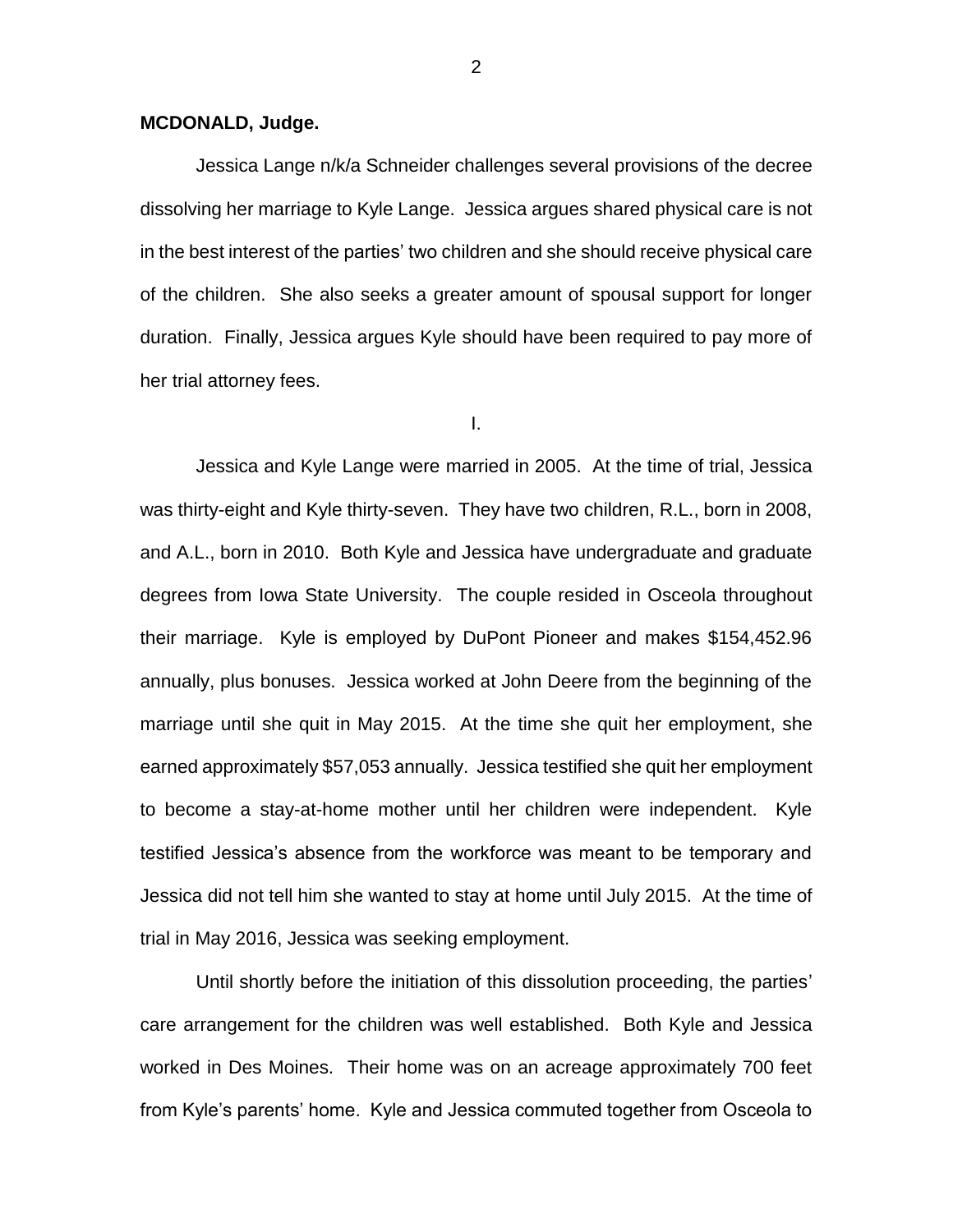Des Moines. The children were dropped off at daycare at approximately 7 a.m. Kyle's parents picked up the children from daycare at approximately 4:30 p.m. and cared for the children until Kyle and Jessica returned from Des Moines, typically between 6 and 7 p.m. Kyle's parents frequently prepared dinner for the family, and the family frequently ate at Kyle's parents' home. When Jessica quit her employment in May 2015, she provided care for the children while Kyle was at work.

Kyle filed for divorce on August 24, 2015. Kyle, Jessica, and the children all remained in the martial home until February 2016. Once Kyle moved out of the marital home, the parties exercised shared physical care of the children.

At trial, Kyle and Jessica disagreed about the appropriate physical care arrangement for their children. Kyle sought joint physical care while Jessica sought physical care. Jessica argued that even when both parents worked fulltime she provided the day-to-day care for the children, including missing work when the children were sick. Kyle testified as to his own involvement in raising the children. His supervisor testified the company worked with Kyle to create a more flexible schedule to allow Kyle to spend more time with the children. A courtappointed custody evaluator found the children were bonded with both parents and benefited from relationships with both parents. The evaluator concluded "[Jessica and Kyle] are more than capable of co-parenting their children in a manner that places the children's needs as a priority."

The trial court granted Jessica and Kyle joint legal custody and joint physical care of the children. The trial court awarded \$2000 per month in rehabilitative alimony to Jessica for a period of twenty-four months. Based upon the parties'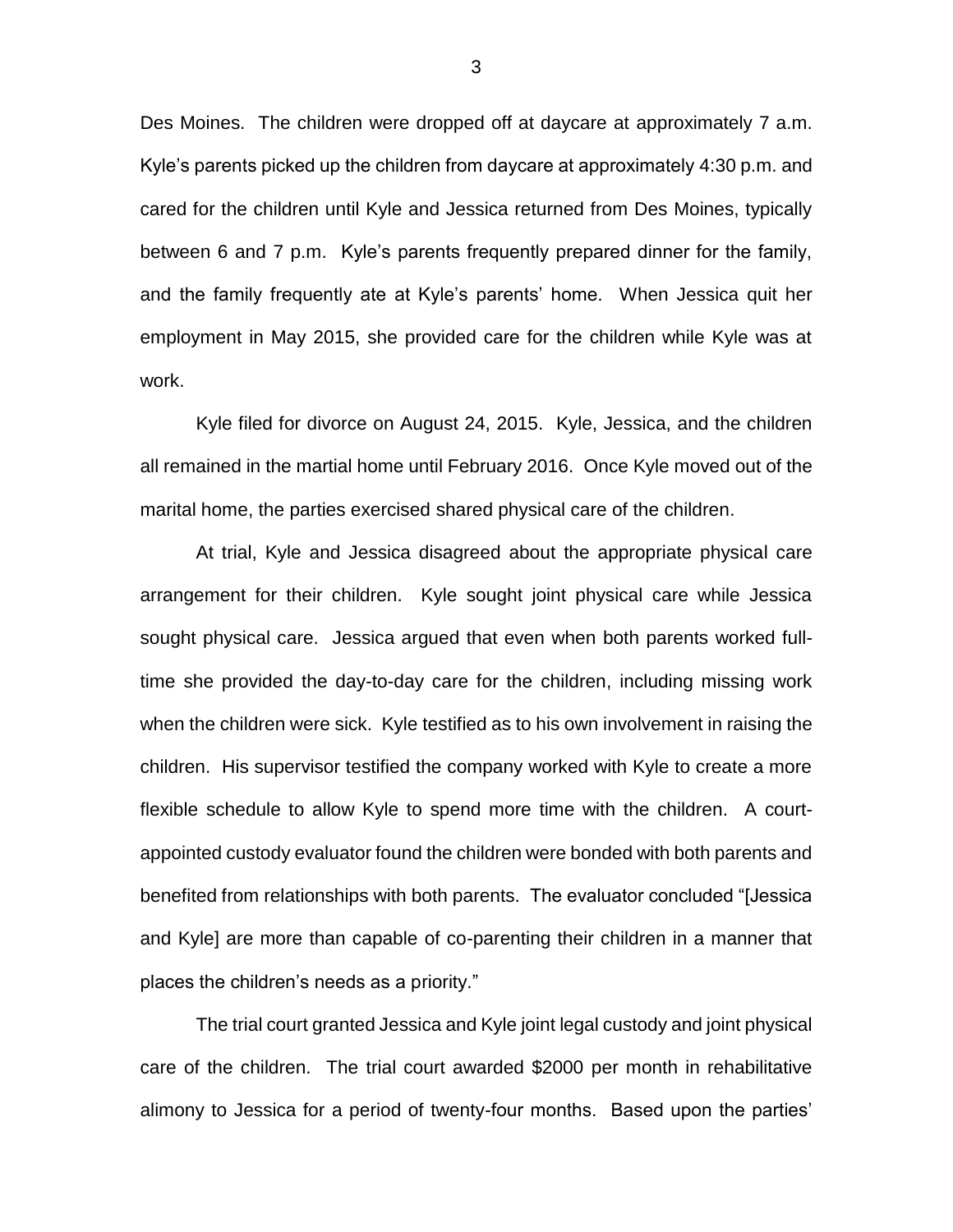disparate earnings, the trial court awarded Jessica \$5000 in attorney fees. Jessica appeals all three of these decisions. She seeks physical care, \$3000 a month in rehabilitative alimony for sixty months, and \$10,000 in trial attorney fees. In addition, she requests appellate attorney fees.

II.

Review of dissolution cases is de novo. *In re Marriage of McDermott*, 827 N.W.2d 671, 676 (Iowa 2013). The court gives weight to the findings of the district court, particularly concerning credibility, but they are not binding. *Id.* Appellate review must focus on the particular circumstances of the parties; "[p]rior cases have little precedential value." *Melchiori v. Kooi*, 644 N.W.2d 365, 368 (Iowa Ct. App. 2002). The court will only "disturb the district court's 'ruling only where there has been a failure to do equity.'" *McDermott*, 827 N.W.2d at 676 (citation omitted). The district court's award of attorney fees is reviewed for abuse of discretion. *In re Marriage of Sullins*, 715 N.W.2d 242, 247 (Iowa 2006).

### III.

#### A.

We first address the issue of the physical care arrangement. In determining physical care, the court is guided by two principles. First, "[t]he objective of a physical care determination is to place the children in the environment most likely to bring them to health, both physically and mentally, and to social maturity." *In re Marriage of Hansen*, 733 N.W.2d 683, 695 (Iowa 2007). Second, it is generally in the best interests of the children to have maximum continuing physical and emotional contact with both parents. Iowa Code § 598.41(1)(a) (2015). Iowa Code section 598.41(5)(a) provides the court may award joint physical care at the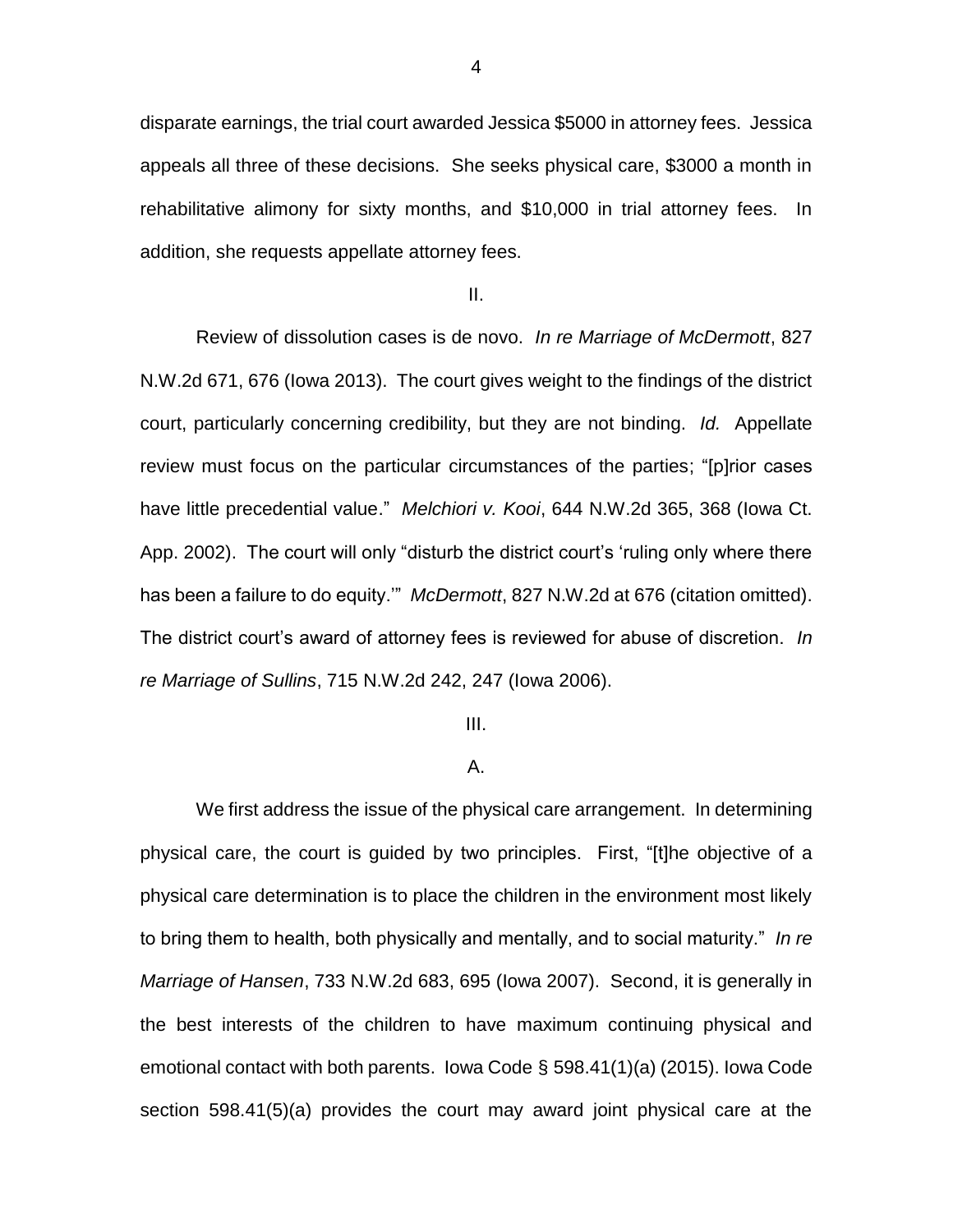request of either parent and if it does not award joint physical care, "the determination shall be accompanied by specific findings of fact and conclusions of law that the awarding of joint physical care is not in the best interest of the child." Iowa Code § 598.41(5)(a).

In making the determination whether joint physical care is appropriate, the *Hansen* court identified four non-exclusive factors to consider. *See Hansen*, 733 N.W.2d at 696. The first *Hansen* factor, approximation, addresses the "historic patterns of caregiving." *Id.* at 697. "[W]e believe that joint physical care is most likely to be in the best interest of the child where both parents have historically contributed to physical care in roughly the same proportion." *Id.* at 697–98. The second factor is the ability of the parents to communicate and show mutual respect. A lack of trust or a history of controlling or abusive behavior can be a significant barrier to co-parenting. *Id.* at 698. Third, the degree of conflict between the parents is a relevant consideration. *Id*. "Where the parties' marriage is stormy and has a history of charge and countercharge, the likelihood that joint physical care will provide a workable arrangement diminishes." *Id.* Fourth and finally, "is the degree to which the parents are in general agreement about their approach to daily matters." *Id*. at 699. In addition to these considerations, the court must evaluate the unique circumstances of each case. *Id.*

If the court determines joint physical care is inappropriate, the court must choose which caregiver is best suited for primary care. *Id.* at 700 (citing Iowa Code § 598.41(1)(a), (5)). The court considers which parent would support the other's relationship with the child as well as continuity, stability, and approximation. *Id.* A list of other consideration factors includes the needs of the child, safety,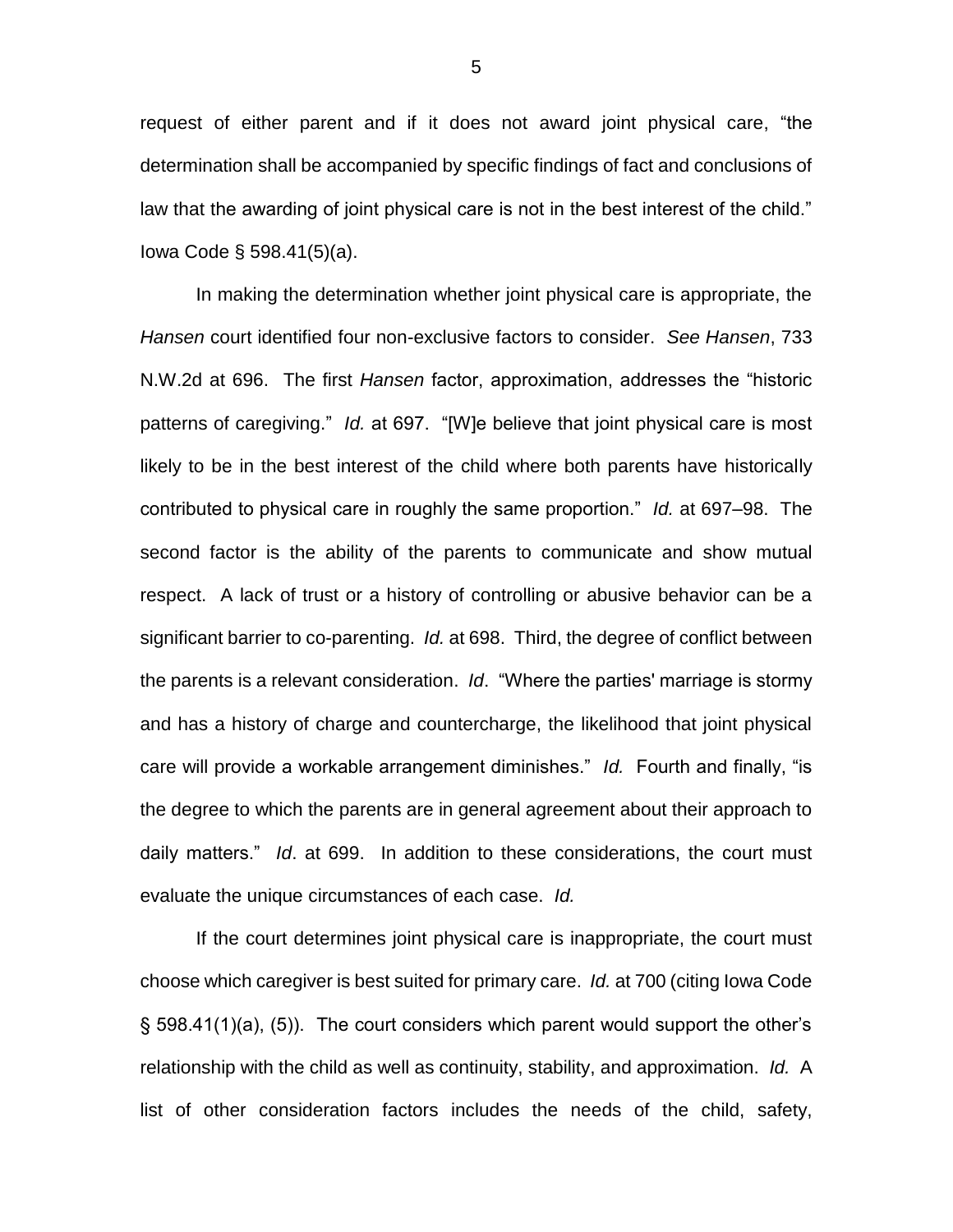geographic proximity, and the child's wishes, among others. *See* Iowa Code § 598.41(3); *In re Marriage of Winter*, 223 N.W.2d 165, 166 (Iowa 1974).

We discuss each of the relevant factors. The approximation factor favors Jessica, although not as strongly as she suggests. The record reflects Kyle's parents provided a significant amount of care for the parties' children for the great majority of the parties' marriage, including preparing and hosting dinner for the family most nights. This was because both parents were employed full-time and spent a great deal of time commuting to and from work. While the testimony did support a finding that Jessica provided more care for the children when the parties were home, Kyle was not an absent father. In addition, since their separation, the parties have exercised joint physical care of the children without any significant issue relating to the care arrangement.

The other *Hansen* factors support an award of joint physical care. Jessica and Kyle are able to communicate and show respect for each other. From August 2015 to February 2016, Kyle and Jessica continued to reside in the martial home with this dissolution action pending. The parents communicate now by text, email, and a smartphone application for divorced parents to coordinate the children's activities, schedules, and needs. The record shows little in the way of conflict between the parties. Jessica testified she and Kyle had "small arguments here and there." Since the separation, the parties have been mostly cooperative, especially in regards to the welfare of their children. To the extent the parties do have disputes, the disputes tended to concern financial matters associated with the dissolution proceeding. We expect these disputes to dissipate postdissolution. Finally, the parties are in general agreement about the approach for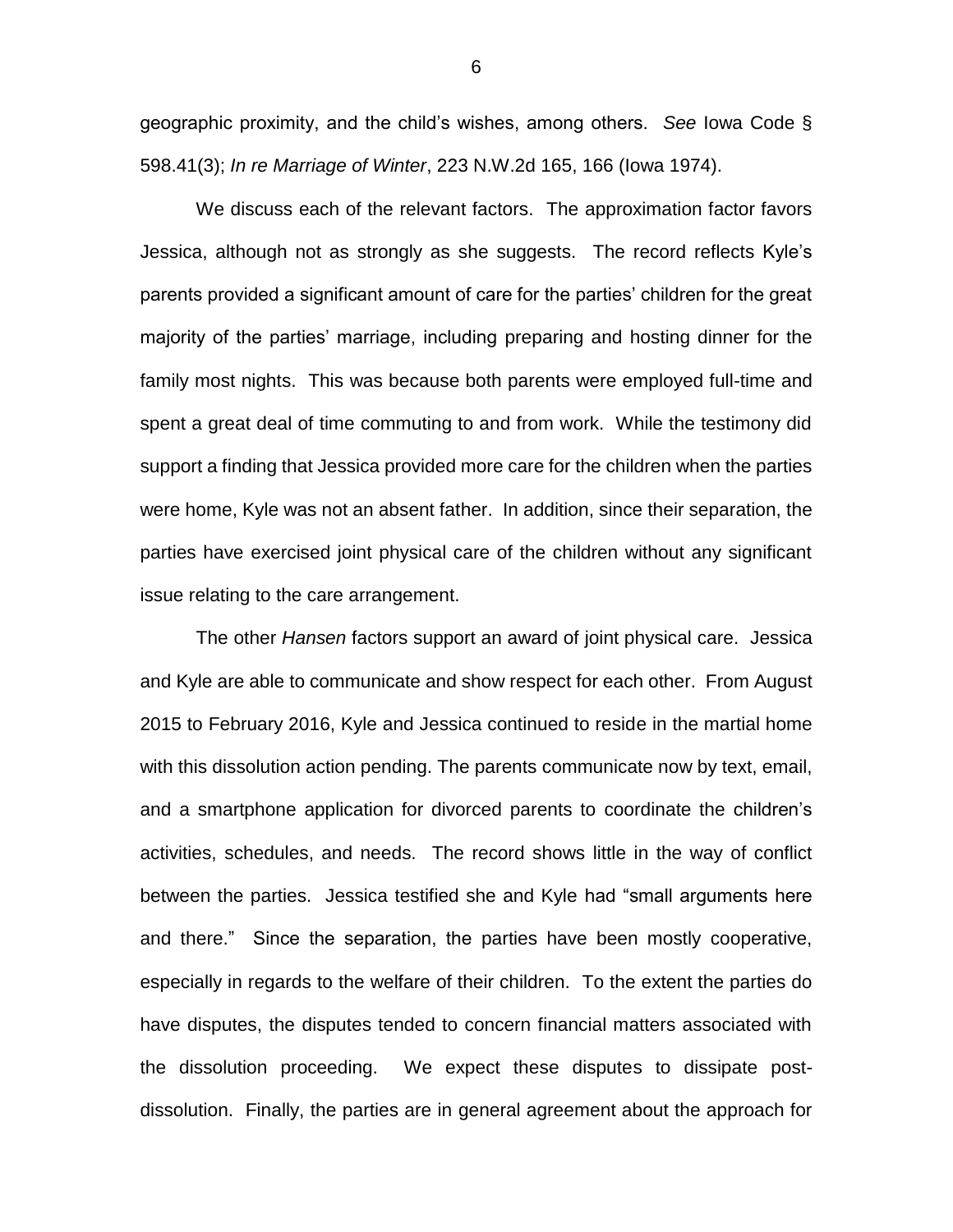handling daily matters. Jessica testified she and Kyle generally agree regarding the children's activities, educational needs, healthcare, and overall parenting styles. Kyle agreed with Jessica's sentiments.

Both Kyle and Jessica are loving and capable parents. They both have strong bonds with their children and have been active participants in their children's lives. Kyle and Jessica have a history of appropriate communication and general agreement on parenting matters. There is no evidence a joint physical care arrangement is detrimental to the children. We affirm the district court's award of joint physical care.

B.

We next address the issue of spousal support. Spousal support is not awarded as a matter of right. *See In re Marriage of Becker*, 756 N.W.2d 822, 825 (Iowa 2008). Instead, it is in the discretion of the district court to award spousal support as needed based on the particular circumstances of each case. *See In re Marriage of Gust*, 858 N.W.2d 402, 408 (Iowa 2015). The factors relevant to the determination are set forth at Iowa Code section 598.21A. The court must consider all of the factors in relation to one another when making an award. *See id.* "Our cases applying the statute have identified three kinds of support: traditional, rehabilitative, and reimbursement." *Id.* However, the categories may overlap in some cases. *See id.*

In this case, the district court awarded Jessica rehabilitative spousal support in the amount of \$2000 per month for twenty-four months. "Rehabilitative spousal support is 'a way of supporting an economically dependent spouse through a limited period of re-education or retraining following divorce, thereby creating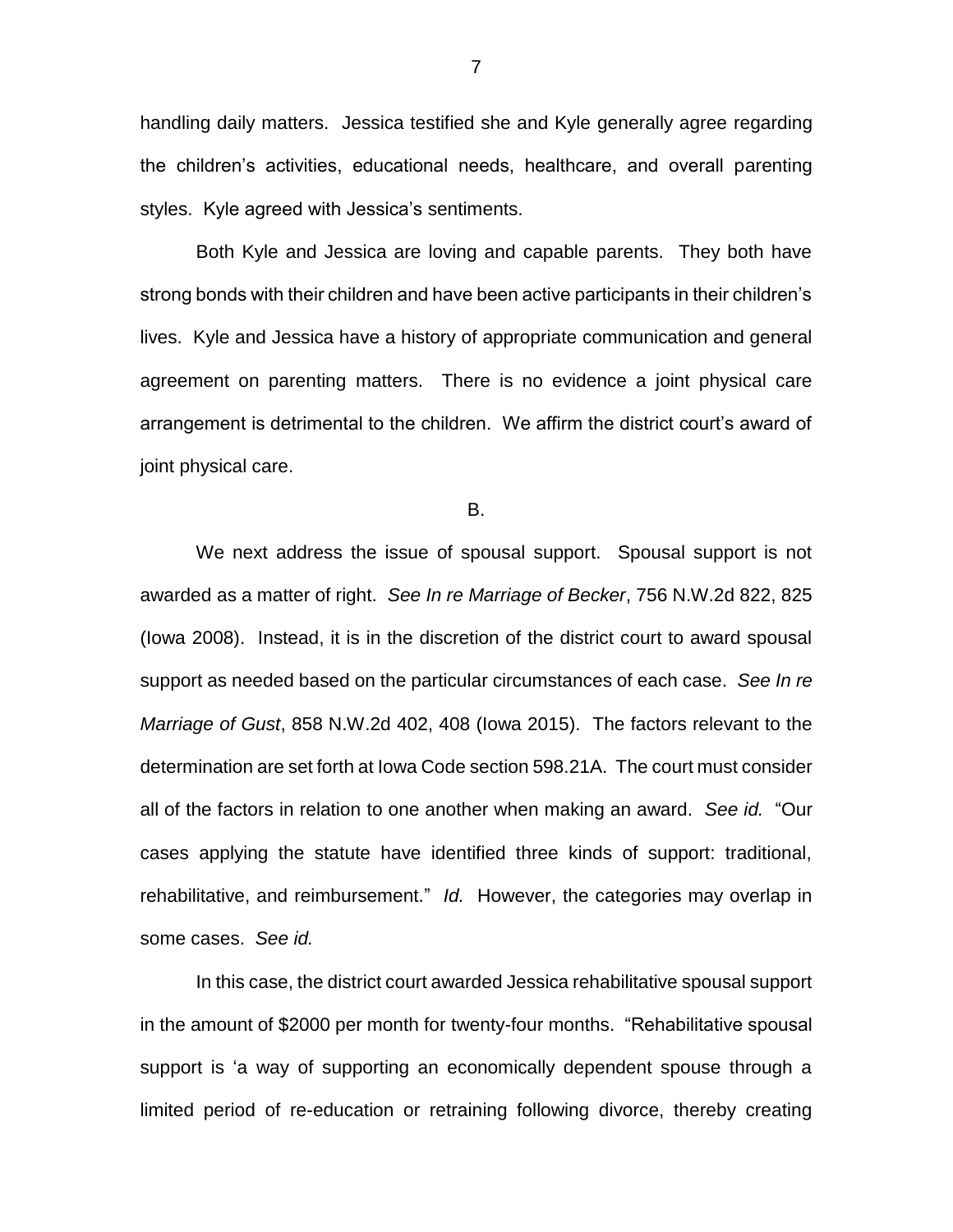incentive and opportunity for that spouse to become self-supporting.'" *Becker*, 756 N.W.2d at 826 (citation omitted). Since the goal of rehabilitative support is selfsufficiency, the award should be of an appropriate duration for the "realistic needs of the economically dependent spouse." *Id.*

On de novo review of the evidence in light of the statutory factors, we affirm the award of spousal support. Jessica received significant assets as a result of the division of the parties' property. The marriage was not of long duration. The parties are both in their late thirties and are in good health. Jessica has an advanced degree and strong employment history. She has been out of the labor force for only a short period of time. While the district court denominated the support here as rehabilitative, Jessica does not need traditional rehabilitative support so much as transitional support while finding suitable employment. *See In re Marriage of Lee*, No. 10–0948, 2011 WL 227573, at \*6–7 (Iowa Ct. App. Jan. 20, 2011) (affirming two-year award alimony where wife had same education level as husband and strong employment history but there was disparity between the parties' income). Rehabilitative alimony in the amount of \$2000 a month for twenty-four months is equitable under the circumstances presented.

### C.

Jessica challenges the district court's award of attorney fees. The district court ordered Kyle to pay \$5000 in attorney's fees. Jessica argues Kyle should have to pay a greater proportion of her attorney fees.

Trial courts have considerable discretion in awarding attorney fees. *In re Marriage of Rosenfeld*, 668 N.W.2d 840, 849 (Iowa 2003). A trial court's award of attorney fees is reviewed under an abuse of discretion standard. *Sullins*, 715

8